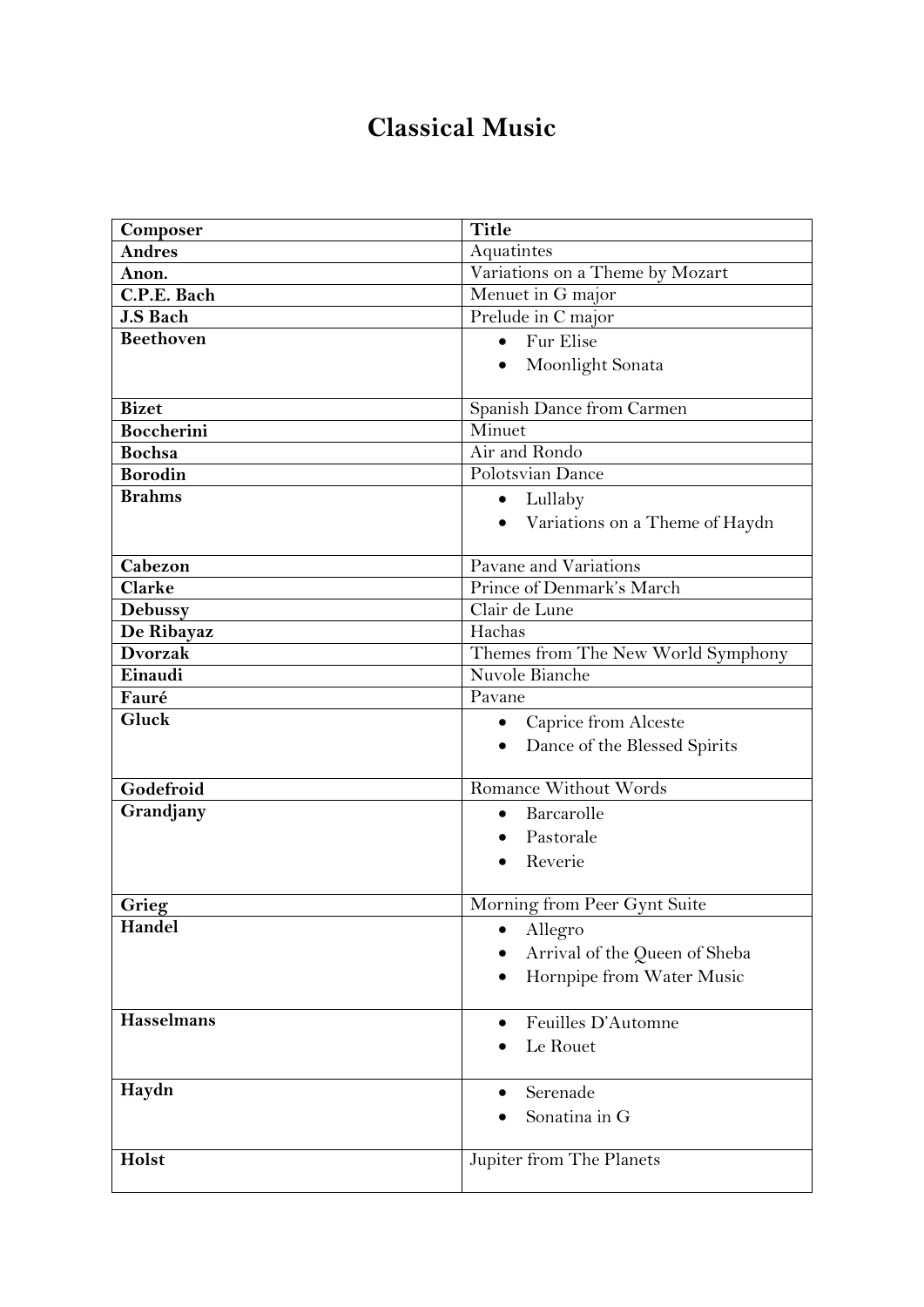| Mascagni           | Intermezzo from Cavalleria Rusticana                                                                                                                   |
|--------------------|--------------------------------------------------------------------------------------------------------------------------------------------------------|
| <b>Massenet</b>    | <b>Meditation from Thais</b>                                                                                                                           |
| <b>Mayer</b>       | Sonata                                                                                                                                                 |
| Mendelssohn        | Wedding March                                                                                                                                          |
| Mozart             | Eine Kleine Nachtmusik<br>Minuet from Don Giovanni<br>Sonata in C<br>Theme from Piano Sonata no. 5<br>Theme from Piano Sonata. No 11<br>Valse Favorite |
| Pachelbel          | Canon in $\overline{D}$                                                                                                                                |
| Palero             | Romance                                                                                                                                                |
| Parry              | Jerusalem                                                                                                                                              |
| Pratt              | Sonatina in a Classic Style                                                                                                                            |
| Puccini            | Musetta's Waltz from La Boheme<br>Nessun Dorma<br>O Mio Babbino Caro<br>Vissi D'Arte                                                                   |
| Purcell            | Ground in F with Variations<br>$\bullet$<br>Hornpipe                                                                                                   |
| Renié              | Au Bord du Ruisseau<br>Angelus<br>Danse d'autrefois<br>Esquisse                                                                                        |
| <b>Saint-Saens</b> | Danse Macabre                                                                                                                                          |
| Salzedo            | Tango                                                                                                                                                  |
| Sartori            | Time to Say Goodbye (con te partiro)                                                                                                                   |
| Scarlatti          | Minuetto in E minor                                                                                                                                    |
| <b>Schubert</b>    | Theme from The Trout Quintet<br>Ave Maria                                                                                                              |
| Schumann           | Melodie from Album for the Young                                                                                                                       |
| <b>Strauss</b>     | <b>Emperor Waltz</b>                                                                                                                                   |
| <b>Tournier</b>    | Au Matin<br>$\bullet$                                                                                                                                  |
|                    | Prelude no. 1<br>Prelude no. 2                                                                                                                         |
|                    | Prelude no. 3                                                                                                                                          |
|                    | Prelude no. 4                                                                                                                                          |
| Verdi              | La Donna e Mobile                                                                                                                                      |
| Wagner             | <b>Bridal March</b>                                                                                                                                    |
| Waldteufel         | Skaters Waltz                                                                                                                                          |